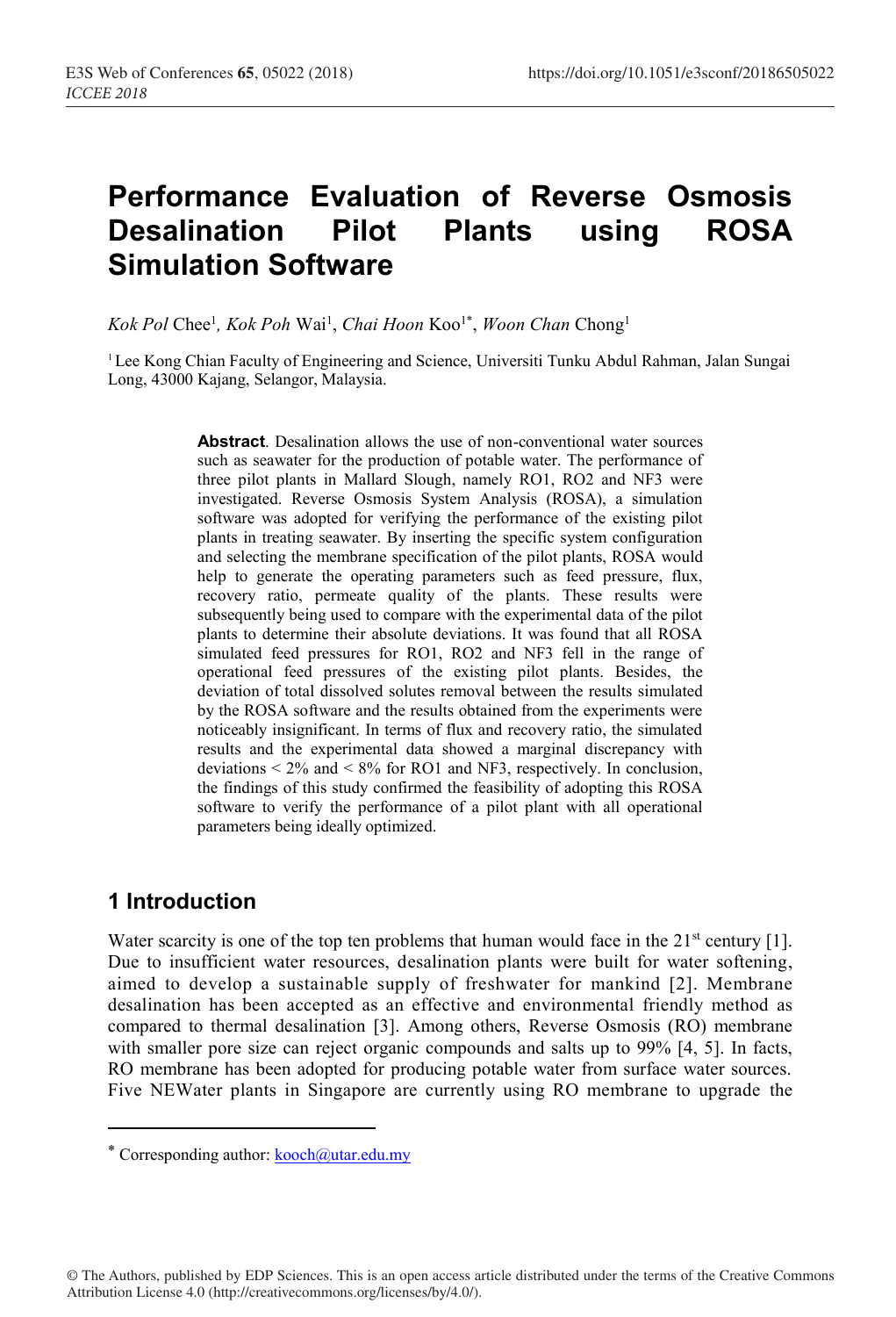effluent of sewage treatment plant to indirect potable usage, supplying 40% of Singapore current water needs.

RO membrane is typically having the pore size of  $0.3 - 0.5$  nm [6] and molecular weight cut off (MWCO) in the range of 150 to 400 Da [7]. Owing to small pore sizes, high membrane pressure is required for RO system. RO membrane is susceptible to fouling without proper treatment, which further increases the operation cost [3]. Nanofiltration (NF) membranes are one of the alternatives to RO membrane since their rejection performance falls between RO and ultrafiltration (UF). The MWCO of NF membrane varies from 200 to 2000 Da [3] while pore size ranged from 1 to 100 nm [6]. NF possesses lower rejection in monovalent salts, however, requires lower pressure and operation cost. By removing of viruses, bacteria and toxic metal ions from feed, the discharge from NF membrane can be directly used for landscaping, agricultural, pharmaceutical and food industry [8].

Salt rejection in RO is important in order to evaluate the average performances of the overall RO system instead of the performances of individual membrane. This is rather critical in a desalination plant where upgrading seawater to multipurpose fresh water requires high rejection of ions. A well-designed RO system has a very high percentage of salt rejection (>99%) to ensure undesired compounds and ions were removed. In some RO system, two-stage membrane (or double passes) configuration is adopted for better solute rejection. A similar design was employed by researchers who successfully desalt seawater to potable quality using two-stage NF treatment process [3].

Flux is expressed as the rate of water permeates into RO membrane in terms of volume per unit area per unit of time. The lesser the number of RO elements in the system, the greater the permeate flow rate and hence the higher the flux ratio. Recovery ratio is the ratio of permeate flow rate to feed flow rate. With a higher recovery ratio, less concentrate is produced and hence the permeate flow rate would be increased. Thus, recovery ratio is strongly dependent on permeate flow rate, which is a function of feed pressure. Higher recovery ratio in RO system might not associate with better performance, especially when the scaling and fouling issues are much more significant.

In this paper, Reverse Osmosis System Analysis (ROSA) simulation programme was adopted to verify the performance of existing RO and NF membrane pilot plants. The effect of feed pressure, permeate flux, recovery ratio, membrane types and system configuration were taken into account. Results from different pilot plants (RO1, RO2 and NF3) were compared in order to estimate the cost-effectiveness of the process.

# **2 Case studies**

#### **2.1 Plant description**

Three desalination membrane trains were investigated in this study, i.e., RO1, RO2 and NF3. RO system No. 1 (RO1) was an 2:1 array system, combining a series of brackish water membranes (BW30-4040) and seawater membranes (SW30HRLE-4040) in the first and second stage, respectively. Seven elements of membranes were adopted in each vessel for both stages. The reason of BW30-4040 membrans were chosen in first stage is attributed to the desired feedwater quality as well as producing high recovery rate. Meanwhile, seawater membranes (SW30HRLE-4040) were employed in second stage for better salt rejection performance. In fact, these seawater membranes were not installed in first stage because they could not ensure sufficient permeate produced due to their tight membrane structure [3].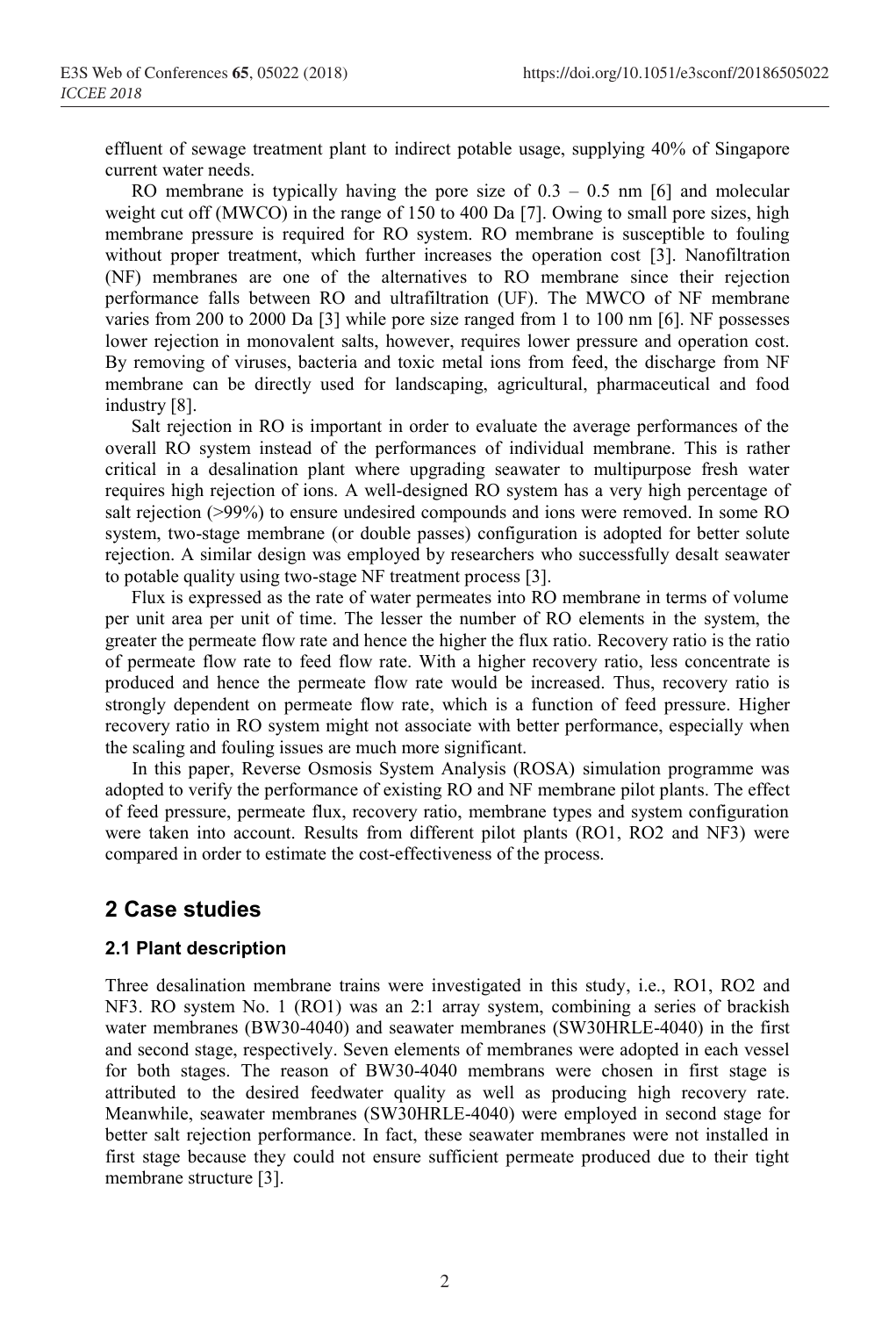Meanwhile, RO system No. 2 (RO2) was a single stage treatment system with six elements of SW30HRLE-4040 seawater membrane being configured in each vessel. SW30HRLE-4040 membrane is rather suitable for the RO2 system since the feedwater salinity is the highest among other pilot plants. The NF system No. 3 (NF3) was a single stage NF system with six elements of NF90-4040 membranes being installed in each vessel. Nanofiltration membranes are particularly suitable for the feedwater with lower salinity.

#### **2.2 Membrane characteristic**

The membrane specifications and operation conditions of RO1, RO2 and NF3 aretabulated in Table 1. All membrane specification was reported at 25 °C of operation temperature. The BW30-4040 membrane is able to achieve 99.5% of salt rejection with 15% of permeate recovery when NaCl concentration is less than 2000 ppm. With a higher operating pressure, SW30HRLE-4040 shows 8% of permeate recovery and 99.8% of salt rejection provided that NaCl concentration is less than 32000ppm. In contrast, the NF90- 4040 NF membrane can only reject up to 97% of MgSO4 when the salt concentration is less than 2000ppm. The recovery ratio of 15% was achieved under operation pressure of 70 psig, which is much lower compared to those for RO membranes. In this study, the simulation results from NF90-4040 membrane were used as a baseline for comparison purpose.

|  |  |  | Table 1. Membrane characteristic. |
|--|--|--|-----------------------------------|
|--|--|--|-----------------------------------|

| <b>Filmtec</b><br>Membrane | Area<br>(m <sup>2</sup> ) | <b>Salt Rejection</b><br>$\frac{1}{2}$ | <b>Simulation condition</b> |
|----------------------------|---------------------------|----------------------------------------|-----------------------------|
| BW30-4040                  | 72                        | 99.5 @ 2000                            | $P = 225$ psig, pH 8        |
|                            |                           | ppm NaCl                               | and 15% recovery            |
| <b>SW30HRLE-4040</b>       | 79                        | 99.8 @ 32000                           | $P = 800$ psig, pH 8        |
|                            |                           | ppm NaCl                               | and 8% recovery             |
| NF90-4040                  | 76                        | 97.0 @ 2000                            | $P = 70$ psig and           |
|                            |                           | ppm MgSO <sub>4</sub>                  | 15% recovery                |

#### **2.3 Configuration of pilot plant and seawater composition**

To obtain a reliable result, the pilot plant data from RO1, RO2 and NF3 were extracted based on three operations. The data for Run1 and Run2 were obtained during the dry season whereas Run3 was from wet season. The pilot plant process configurations for RO1, RO2 and NF3 are tabulated in Table 2 for better illustration. Over the past, literature reported that composition of seawater varies throughout the year. The bay area desalination pilot plant report that released by MWH Global Inc. during June 2010 confirmed the findings [9]. Due to the merging of Sacramento River and Joaquin River at Broad Slough, the desalination treatment facility at Mallard Slough will experience a wide range of salinities. As shown in Table 3, the concentrations of ions in seawater during the dry season are slightly lower compared to the wet season. Critically, TDS in seawater during the dry season is much higher than wet season. Besides, it is interesting to note that pH of seawater remains at pH 7.6 despite the changes in seawater composition.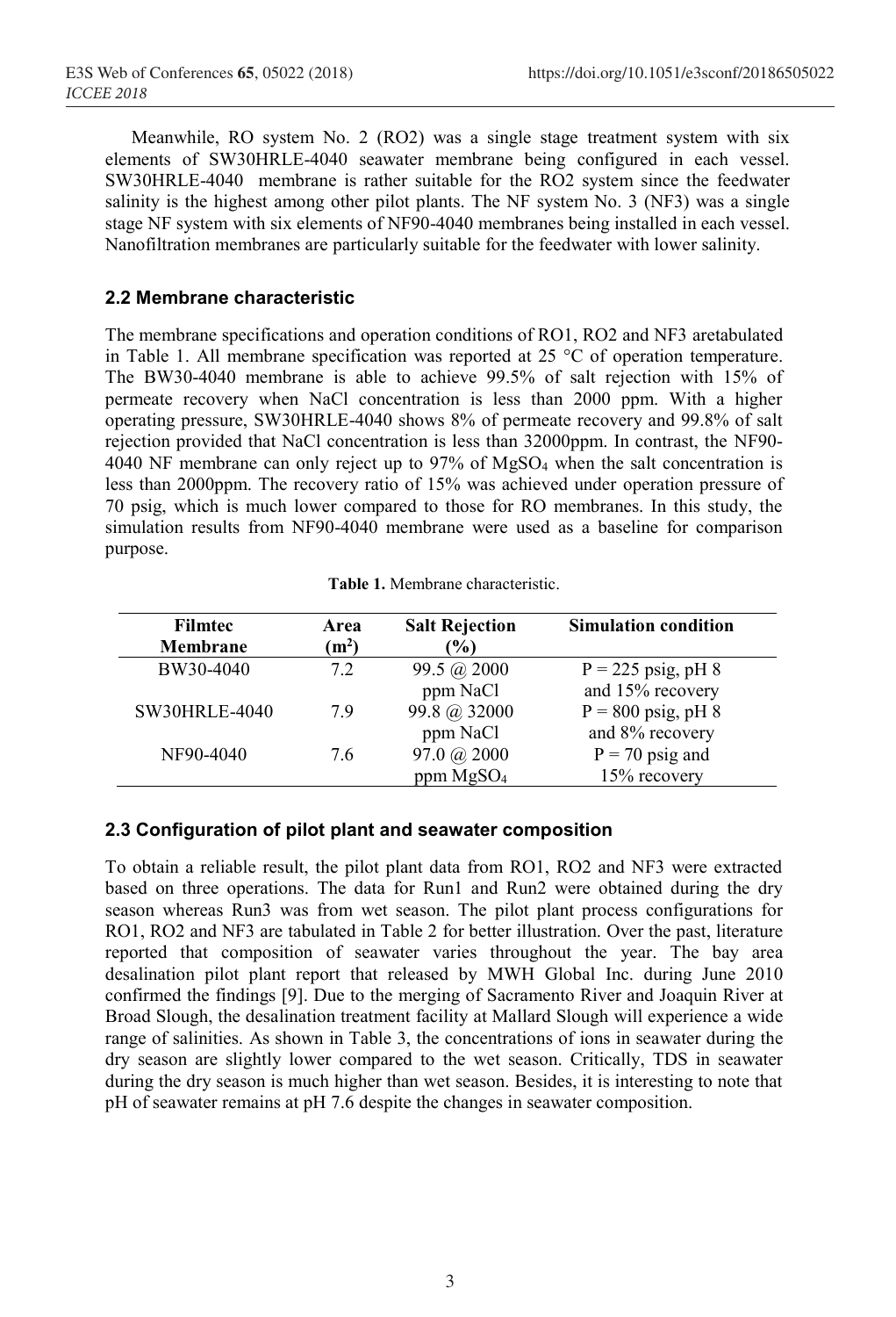| Configuration       | RO1                  | RO2           | NF3       |
|---------------------|----------------------|---------------|-----------|
| Stage 1 membrane    | BW30-4040            | SW30HRLE-4040 | NF90-4040 |
| Number of vessels   |                      |               |           |
| Elements per vessel |                      |               |           |
| Stage 2 membrane    | <b>SW30HRLE-4040</b> |               |           |
| No. of vessels      |                      |               |           |
| Elements per vessel |                      |               |           |

**Table 2.** Process configuration for RO1, RO2 and NF3.

**Table 3.** The composition of feedwater in Mallard Slough Bay, California [9].

| <b>Parameters</b>                     | Concentration (mg/L) |                   |  |  |  |
|---------------------------------------|----------------------|-------------------|--|--|--|
|                                       | <b>Dry Season</b>    | <b>Wet Season</b> |  |  |  |
| Total Alkalinity as CaCO <sub>3</sub> | 99.3                 | 85.6              |  |  |  |
| Total Hardness as $CaCO3$             | 1109                 | 164               |  |  |  |
| Bicarbonate Alkalinity                | 99.5                 | 85.6              |  |  |  |
| Carbonate Alkalinity                  | 8.5                  | 1.0               |  |  |  |
| Total Calcium (Ca)                    | 56.5                 | 15.0              |  |  |  |
| Total Magnesium (Mg)                  | 235                  | 30.7              |  |  |  |
| Total Potassium (K)                   | 71.6                 | 9.1               |  |  |  |
| Total Sodium (Na)                     | 1944                 | 198               |  |  |  |
| Sulfate $(SO4)$                       | 458                  | 52.3              |  |  |  |
| Barium (Ba)                           | 0.0485               | 0.0315            |  |  |  |
| Boron (B)                             | 0.986                | 0.201             |  |  |  |
| Chloride                              | 3259                 | 311               |  |  |  |
| Fluoride                              | 0.66                 | 0.11              |  |  |  |
| Silica                                | 18.2                 | 36.1              |  |  |  |
| <b>TDS</b>                            | 6339.72              | 740.16            |  |  |  |

#### **2.4 Results verification method**

The absolute deviation of the ROSA simulated results from the experimental data can be calculated using Eq. 1.

$$
Deviation = \frac{|i_{exp}-i_{sim}|}{|i_{exp}|} \times 100\%
$$
\n(1)

where  $i_{exn}$  is the experimental data from pilot plant and  $i_{sim}$  is the ROSA simulated value [11].

## **3 ROSA simulated results and pilot plant data**

#### **3.1 Permeate quality of pilot plats simuated by ROSA software**

The ROSA simulated results for RO1, RO2 and NF3 are presented in Table 4, 5 and 6, respectively. BW30-4040 brackish water membrane that used in RO1 stage 1 operation was aimed to produce pretreated feed for RO1 stage 2-SW30HRLE-4040. During the desalinatin process, concentrates discharged by RO1 stage 1-BW30-4040 membrane would enter RO1 stage 2-SW30HRLE-4040 as feed. This explained why the feed TDS in RO1 is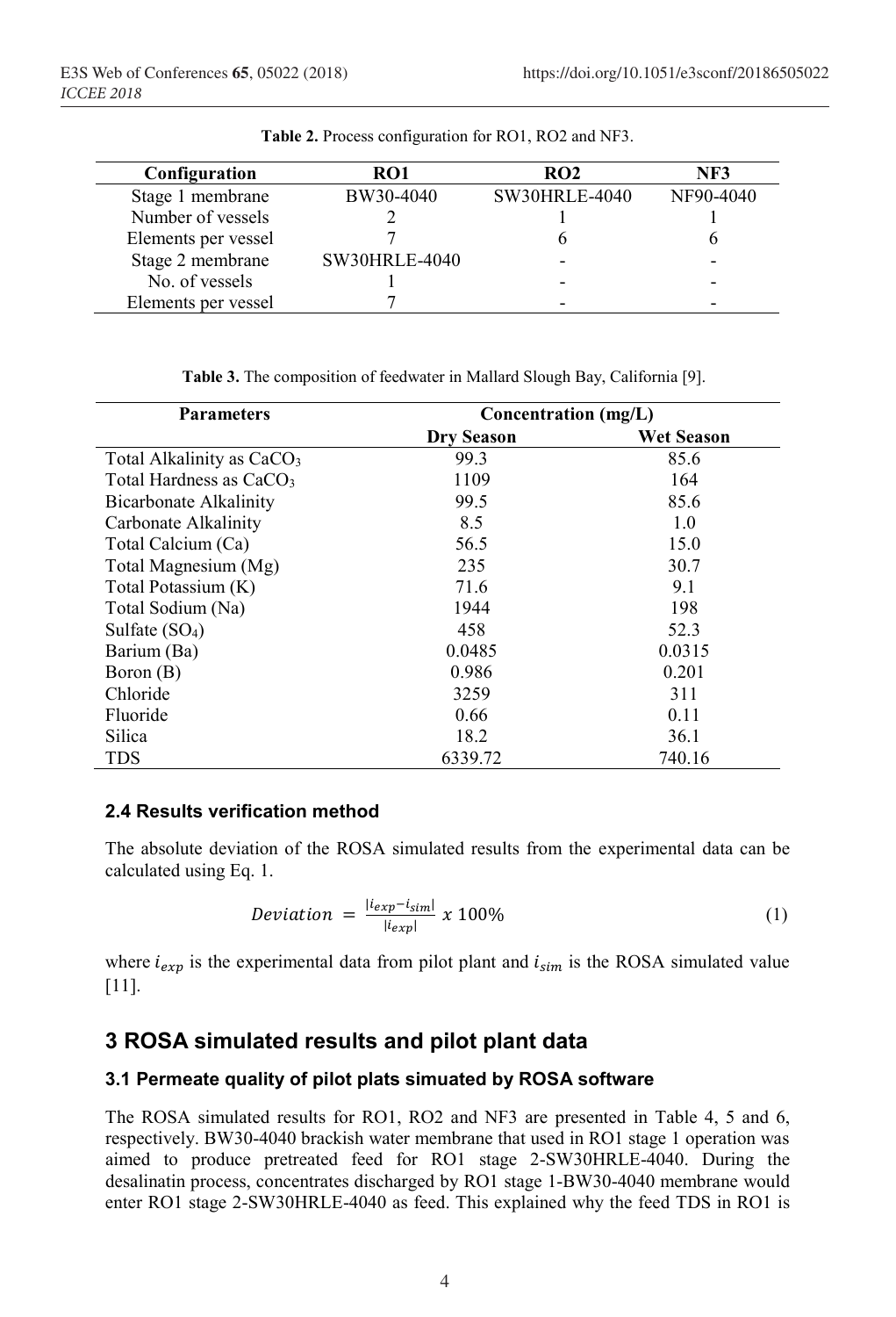doubled compared to those in single stage RO2. From Table 4 and 5, SW30HRLE-4040 in RO1 stage 2 and RO2 desalination plants exhibited a very significant salt rejection which are as close as 100%, regardless of the operating season. However, the permeate quality shown in Table 4 and 5 clearly differentiated that RO1 has higher TDS value than that of RO2 even though same membrane elements (i.e., SW30HRLE-4040) were adopted. This is due to higher feed flow of RO1 comparing to RO2 and NF3 as mentioned earlier [10]. On the contrary, the NF3 simulated by ROSA exhibited relatively low TDS rejection ( $\approx$ 88.79%) as shown in Table 6 due to lesser salt rejection of NF was applied.

|                  | <b>Dry Season</b> |        |               |        |                                       |         | <b>Wet Season</b> |           |  |  |
|------------------|-------------------|--------|---------------|--------|---------------------------------------|---------|-------------------|-----------|--|--|
| Ions             | Feed              |        | Run1          |        | Run2                                  | Run3    |                   |           |  |  |
|                  | (mg/L)            |        |               |        | Permeate Rejection Permeate Rejection | Feed    | Permeate          | Rejection |  |  |
|                  |                   | (mg/L) | $\frac{6}{6}$ | (mg/L) | $\frac{1}{2}$                         | (mg/L)  | (mg/L)            | $(\%)$    |  |  |
| K                | 163.48            | 1.23   | 99.25         | 1.32   | 99.19                                 | 21.99   | 0.14              | 99.36     |  |  |
| Na               | 4441.35           | 30.72  | 99.31         | 33.08  | 99.26                                 | 479.29  | 2.46              | 99.49     |  |  |
| Mg               | 539.44            | 1.65   | 99.69         | 1.78   | 99.67                                 | 74.57   | 0.17              | 99 77     |  |  |
| Ca               | 129.71            | 0.39   | 99.70         | 0.42   | 99.68                                 | 36.44   | 0.08              | 99.78     |  |  |
| CO <sub>3</sub>  | 4.59              | 0.00   | 100.00        | 0.00   | 100.00                                | 1.73    | 0.00              | 100.00    |  |  |
| HCO <sub>3</sub> | 222.04            | 1.92   | 99 14         | 2.07   | 99.07                                 | 205.00  | 1.27              | 99.38     |  |  |
| Сl               | 7884.45           | 51.16  | 99.35         | 55.09  | 99.30                                 | 824.85  | 3.71              | 99.55     |  |  |
| TDS              | 14490.35          | 92.95  | 99.36         | 99.95  | 99.31                                 | 1862.00 | 9.42              | 99.49     |  |  |
| pΗ               | 7.65              | 6.02   | 21.31         | 6.03   | 21.18                                 | 7.84    | 5.84              | 25.51     |  |  |

**Table 4.** Permeate quality of RO1 pilot plant simulated by ROSA software.

**Table 5.** Permeate quality of RO2 pilot plant simulated by ROSA software.

|                  |         |          | <b>Dry Season</b> | <b>Wet Season</b> |                                     |        |          |                 |
|------------------|---------|----------|-------------------|-------------------|-------------------------------------|--------|----------|-----------------|
| Ions             | Feed    | Run1     |                   |                   | Run2                                | Run3   |          |                 |
|                  | (mg/L)  | Permeate |                   |                   | <b>Rejection Permeate Rejection</b> | Feed   | Permeate | Rejection       |
|                  |         | (mg/L)   | $\frac{1}{2}$     | (mg/L)            | $\frac{1}{2}$                       | (mg/L) | (mg/L)   | $\mathcal{O}_0$ |
| K                | 71.60   | 0.38     | 99.47             | 0.37              | 99.48                               | 9.10   | 0.05     | 99.45           |
| Na               | 1944.00 | 8.70     | 99.55             | 8.61              | 99.56                               | 198.00 | 0.89     | 99.55           |
| Mg               | 235.00  | 0.25     | 99.89             | 0.25              | 99.89                               | 30.70  | 0.04     | 99.87           |
| Ca               | 56.50   | 0.06     | 99.89             | 0.06              | 99.89                               | 15.00  | 0.02     | 99.87           |
| CO <sub>3</sub>  | 0.78    | 0.00     | 100.00            | 0.00              | 100.00                              | 0.30   | 0.00     | 100.00          |
| HCO <sub>3</sub> | 99.50   | 0.70     | 99 30             | 0.70              | 99.30                               | 85.60  | 0.61     | 99 29           |
| Cl               | 3449.45 | 14.09    | 99.59             | 13.95             | 99.60                               | 311.00 | 1 29     | 99.59           |
| TDS              | 6339.72 | 25.47    | 99.60             | 25.24             | 99.60                               | 740.16 | 3.46     | 99.53           |
| pH               | 7.60    | 5.69     | 25.13             | 5.67              | 25.39                               | 7.60   | 5.58     | 26.58           |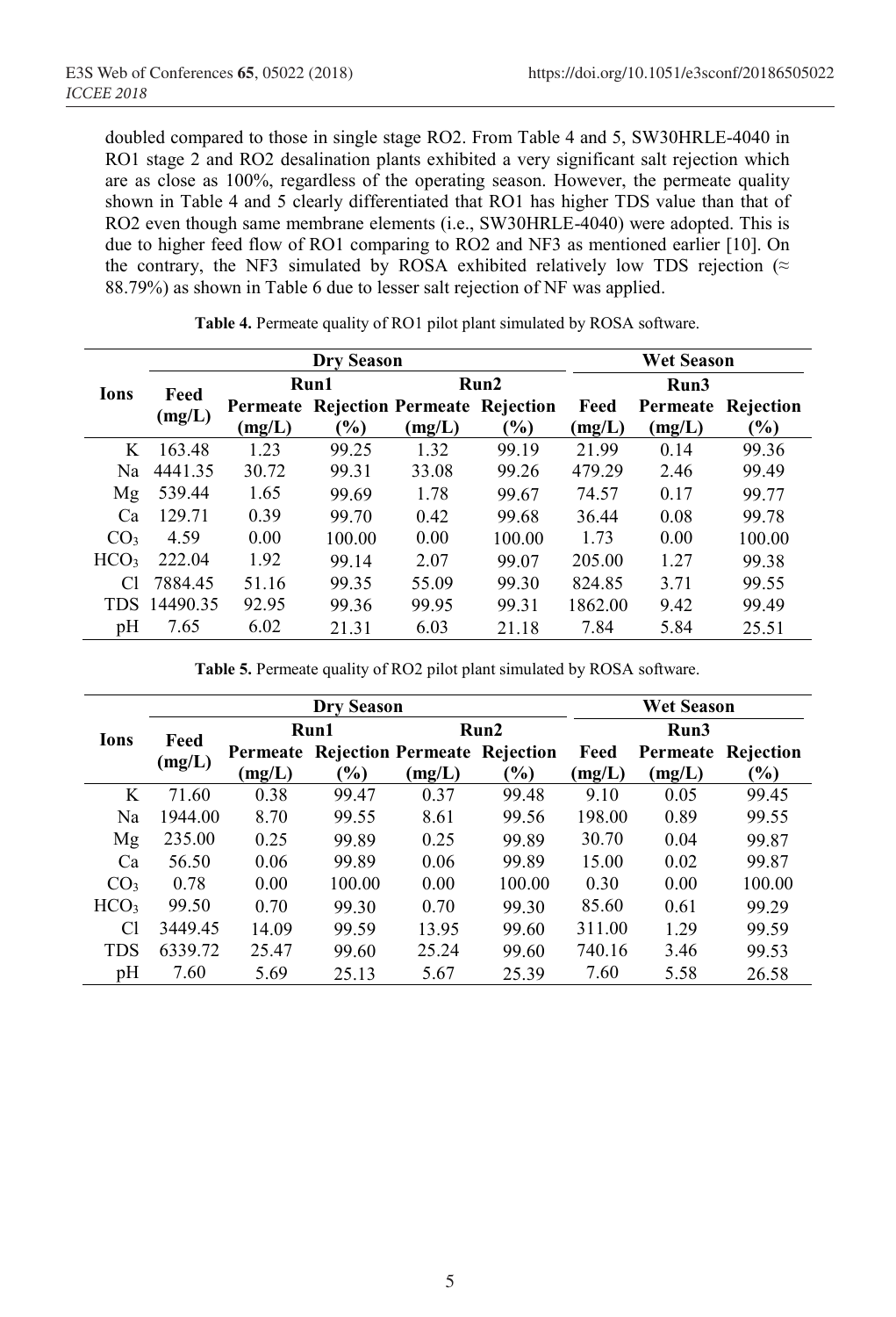|                  |         |        | Dry Season      |        | <b>Wet Season</b>                     |        |          |               |  |
|------------------|---------|--------|-----------------|--------|---------------------------------------|--------|----------|---------------|--|
| <b>Ions</b>      | Feed    |        | Run1            |        | Run2                                  |        | Run3     |               |  |
|                  | (mg/L)  |        |                 |        | Permeate Rejection Permeate Rejection | Feed   | Permeate | Rejection     |  |
|                  |         | (mg/L) | $\mathcal{O}_0$ | (mg/L) | $\frac{1}{2}$                         | (mg/L) | (mg/L)   | $\frac{1}{2}$ |  |
| K                | 71.60   | 6.20   | 91.34           | 9.84   | 86.26                                 | 9.10   | 0.93     | 89.78         |  |
| Na               | 1944.00 | 158.33 | 91.86           | 252.53 | 87.01                                 | 198.00 | 17.70    | 91.06         |  |
| Mg               | 235.00  | 5.83   | 97.52           | 9.61   | 95.91                                 | 30.70  | 0.91     | 97.04         |  |
| Ca               | 56.50   | 1.37   | 97.58           | 2.27   | 95.98                                 | 15.00  | 0.44     | 97.07         |  |
| CO <sub>3</sub>  | 0.78    | 0.00   | 100.00          | 0.00   | 100.00                                | 0.30   | 0.00     | 100.00        |  |
| HCO <sub>3</sub> | 99.50   | 3.44   | 96.54           | 5.62   | 94.35                                 | 85.60  | 3.25     | 96.20         |  |
| Cl               | 3449.45 | 262.94 | 92.38           | 420.04 | 87.82                                 | 311.00 | 29.03    | 90.67         |  |
| <b>TDS</b>       | 6339.72 | 444.75 | 92.98           | 710.81 | 88.79                                 | 740.16 | 55.00    | 92.57         |  |
| pH               | 7.60    | 6.29   | 17.24           | 6.47   | 14.87                                 | 7.60   | 6.26     | 17.63         |  |

**Table 6.** Permeate quality of NF3 pilot plant simulated by ROSA software.

#### **3.2 Comparison of ROSA simulated results with pilot plant experimental data**

Table 7 compares the permeate parameters between the ROSA simulated results and experimental data obtained on  $28<sup>th</sup>$  January 2009 for RO2 Run2. The absolute deviation values of each parameter are also presented in Table 7. It was found that the permeate quality of pilot plant data was significantly deviated from those simulated in ROSA software. This could be attributed to antiscalant option was not considered in the software due to unavailability of informtion from the engineering report. The assumption of not considering antiscalant in the simulation might give rise to this error. Besides, there might be some variation in feed salinity due to merging of Sacramento River and Joaquin River at Broad Slough, a joining near to Mallard Slough. However, the deviations between the ROSA simulated software and RO2 pilot plant Run2 data for pH and TDS are marginally, i.e., 1.56% and 5.17%, respectively. This has proven that SW30HRLE-4040 membrane in RO2 pilot plant was working efficiently in removing TDS from the seawater due to all the permeate quality are in compliance with Drinking Water Quality Standards (DWQS).

Feed pressure, flux and recovery between the ROSA simulated results and pilot plant data for RO1, RO2 and NF3 are presented in Table 8. All experimental data fell in the range of ROSA simulated values. The ROSA simulated feed pressure was 250 psi which was within the range of pilot plant experimental data (i.e., 230 to 320 psi). This has implied that both results did not much deviation between each other. A similar trend was observed in Run2 and Run3, as well as the operation in RO2 and NF3. On top of that, both pilot plant experiment data and ROSA simulated results have proven that increasing feed pressure would improve the flux as well as the recovery. The operating pressure for Run3 is always lower than those in Run1 and Run2 owing to a lower solute concentration during the wet season. Even though higher operating feed pressure will increase flux, however, this would increase the specific energy required and thus increase the operation cost [3]. Besides, RO system operates at high pressure would easily cause the membrane to foul or fracture [12]. The ROSA simulated results show that the feed pressure and a number of stages are the two most important parameters that have a great influence on the performance of the membranes.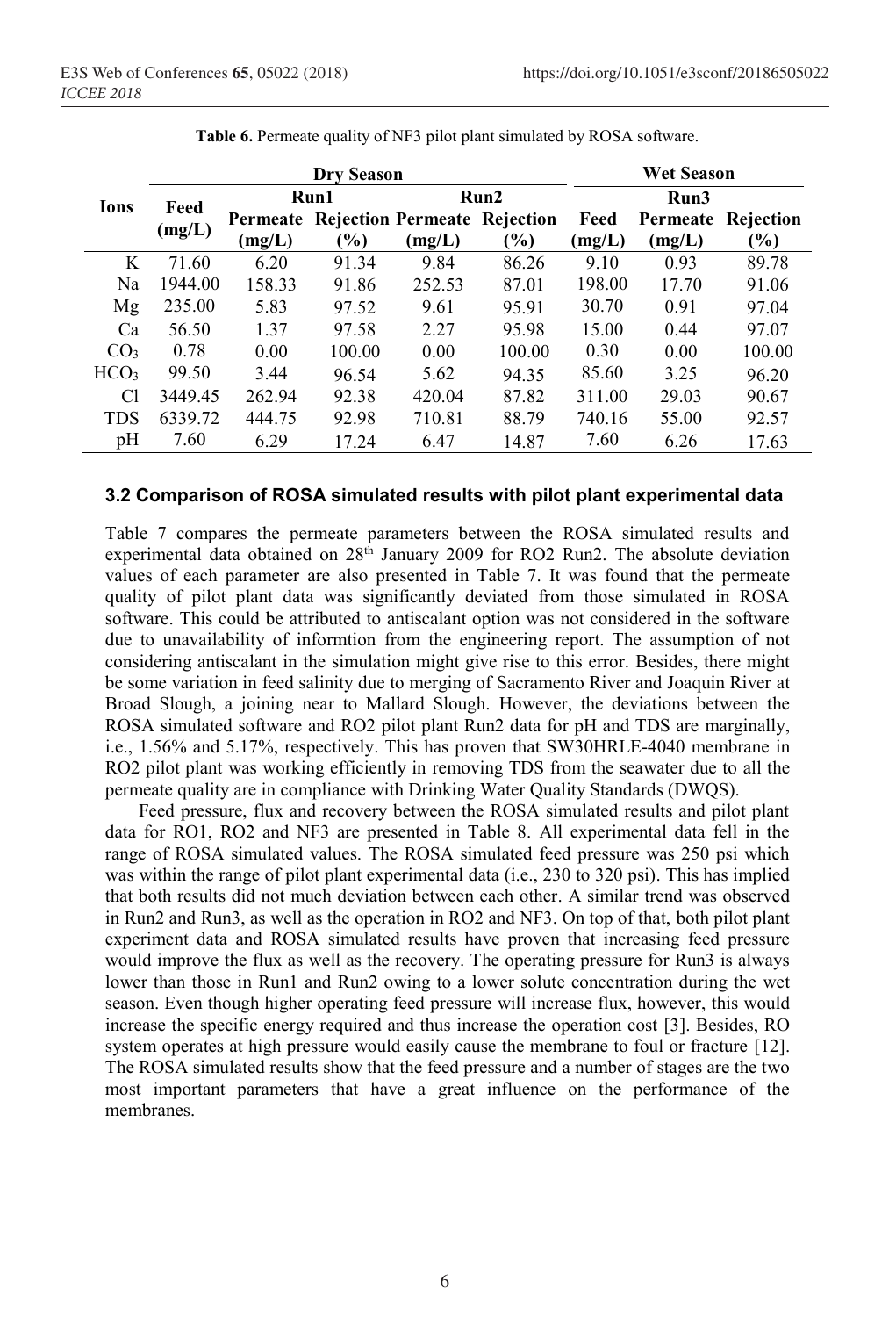| Permeate<br><b>Parameters</b> | <b>ROSA</b><br><b>Simulation</b><br>Values | <b>Pilot Plant</b><br><b>Experimental</b><br>Data | <b>Absolute</b><br><b>Deviation</b><br>(%) | <b>DWOS</b> |
|-------------------------------|--------------------------------------------|---------------------------------------------------|--------------------------------------------|-------------|
| Total alkalinity              | 0.57                                       | 1.2                                               | 52.50                                      |             |
| CaCO <sub>3</sub> (mg/L)      |                                            |                                                   |                                            |             |
| Total hardness as             | 1.2                                        | 2.9                                               | 58.62                                      | 500         |
| $CaCO3$ (mg/L)                |                                            |                                                   |                                            |             |
| Calcium hardness as           | 0.1                                        | 1.6                                               | 93.75                                      |             |
| $CaCO3$ (mg/L)                |                                            |                                                   |                                            |             |
| Carbon dioxide as             | 2.35                                       | 17                                                | 86.18                                      |             |
| $CO2$ (mg/L)                  |                                            |                                                   |                                            |             |
| Sulfate $(mg/L)$              | 0.19                                       | 1.1                                               | 82.73                                      | 250         |
| Chloride $(mg/L)$             | 13.95                                      | 27                                                | 48.33                                      | 250         |
| $TDS$ (mg/L)                  | 25.24                                      | 24                                                | 5.17                                       | 1000        |
| pH                            | 5.67                                       | 5.76                                              | 1.56                                       | $6.5 - 9$   |

**Table 7.** Comparison of permeate parameters between the ROSA simulated results and pilot plant data for RO2 Run2.

**Table 8.** Comparison of feed pressure, flux and recovery between the ROSA simulated results and pilot plant data for RO1, RO2 and NF3.

|                 |                           | <b>Feed Pressure</b><br>(psi)   |                                 |                 | Flux (gfd)            |                                                                       |                          | Recovery $(\% )$ |                |  |
|-----------------|---------------------------|---------------------------------|---------------------------------|-----------------|-----------------------|-----------------------------------------------------------------------|--------------------------|------------------|----------------|--|
| <b>Plant</b>    | Run                       | <b>ROSA</b><br><b>Simulated</b> | <b>Pilot</b><br><b>Plant</b>    | <b>ROSA</b>     | Pilot                 | <b>Absolute</b><br>Simulated Plant deviation Simulate Plant deviation | <b>ROSA</b>              |                  | Pilot Absolute |  |
|                 | Run1<br>$(DS^*)$          | <b>Result</b><br>250            | <b>Result</b><br>$230 -$<br>320 | Result<br>12.03 | <b>Result</b><br>12.0 | $(\%)$<br>0.25                                                        | d Result Result<br>70.44 | 70               | $(\%)$<br>0.63 |  |
| RO <sub>1</sub> | Run2<br>$(DS^*)$          | 260                             | $170-$<br>270                   | 11.99           | 12.0                  | 0.08                                                                  | 74.01                    | 74               | 0.01           |  |
|                 | Run3<br>$(WS^*)$          | 120                             | $120 -$<br>170                  | 12.16           | 12.0                  | 1.33                                                                  | 82.00                    | 82               | 0.00           |  |
|                 | Run1<br>$(DS^*)$          | 280                             | 190-<br>280                     | 9.81            | 12.7                  | 22.76                                                                 | 38.59                    | 50               | 22.82          |  |
| RO2             | Run2<br>$(DS^*)$          | 320                             | $200 -$<br>320                  | 11.32           | 14.1                  | 19.72                                                                 | 50.12                    | 50               | 0.24           |  |
|                 | Run3<br>$(WS^*)$          | 225                             | 175-<br>225                     | 11.71           | 14.1                  | 16.95                                                                 | 55.27                    | 62               | 10.85          |  |
| NF3             | Run1<br>$(DS^*)$          | 165                             | 130-<br>190                     | 13.08           | 13.2                  | 0.91                                                                  | 49.67                    | 50               | 0.66           |  |
|                 | Run2<br>$(DS^*)$          | 145                             | $110-$<br>160                   | 11.88           | 12.9                  | 7.91                                                                  | 50.75                    | 55               | 7.73           |  |
|                 | Run3<br>$(\mathrm{WS}^*)$ | 12.92                           | 12.90                           | 12.92           | 12.9                  | 0.16                                                                  | 58.85                    | 60               | 1.92           |  |

\* DS = Dry season, WS = Wet season

In terms of flux, the deviations are reasonably within the range, which is less than 10% for RO1 and NF3. The discrepancies between experimental data and the ROSA simulated results in RO1 Run2 were 0.08% for flux. This shows that the pilot plant was working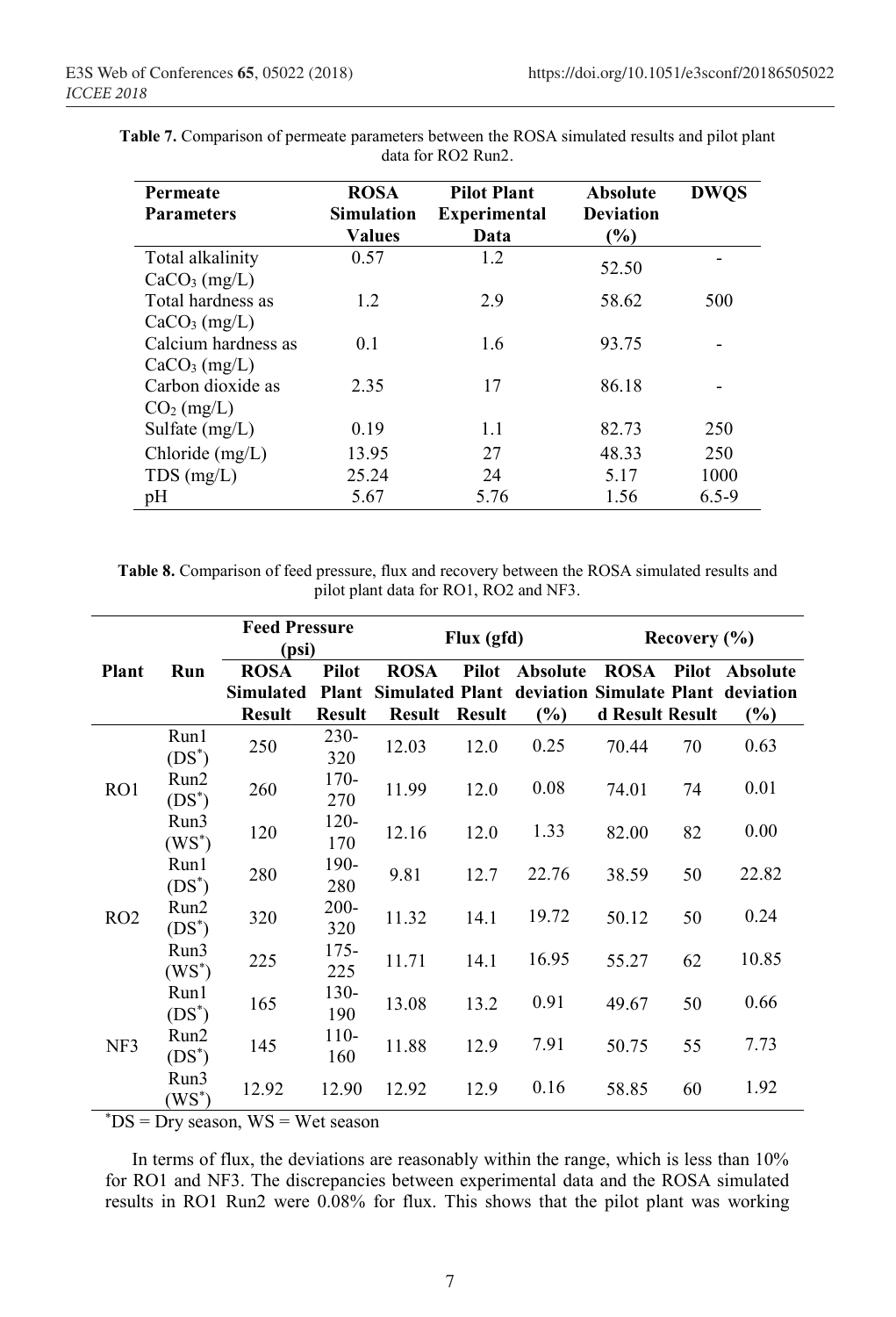efficiently and performed ideally as per design. For NF3, the deviation of 7.91% in flux was deemed tolerable and this has confirmed the accuracy and reliability of the ROSA simulation software. In contrast, a significant deviation in flux between the ROSA simulated results and pilot plant data was observed in RO2 Run1. However, the deviation was found decreasing gradually when the feed pressure was decreased as observed in Run2 and Run3. The deviation might due to incomplete data input in which the antiscalant used in the pilot plant is not being considered in the ROSA software as mentioned earlier. In terms of recovery, Run2 shows only 0.24% of discrepancy between the ROSA simulated results and experimental data in RO2. It was found that the simulated recovery rate was 50.12 % while the pilot plant was running at 50% recovery.

RO1 with double pass configuration show higher recovery ratio than single stage RO2 even though identical membrane elements were adopted in both systems. Higher recovery produces larger amount of permeate by recycling lesser concentrates to stage 1 feed [13]. However, this does not guarantee permeate quality as the recovery rate is inversely proportional to salt rejection rate [12]. A research work carried out by Oh et al. [14] reported that increasing recovery rate would increase the concentration of solute in permeate, as well as the necessary feed pressure. Similar trend was observed in this study in which the permeate TDS in RO2 was lower than that of RO1, as depicted in Table 4 and Table 5, respectively. The recovery rate for each membrane element is the key to control scaling, fouling and polarization problems occur at the membrane surface. It is a common engineering practice to design a brackish RO system such that the average recovery rate per 40-inch long membrane element will be about 9% [15]. Nevertheless, the number of concentrate stages in the RO system will depend on the permeate recovery ratio and the number of membrane elements per pressure vessel. The recovery rate per individual membrane element should not exceed 18% to reduce concentration polarization at the membrane surface. In this study, the recovery rate per membrane element is far below the limit. Besides, the literature reported that water recovery in seawater desalination plants varies from 35–85% which depends upon the composition and salinity of feed water, pretreatment, and concentrate disposal [5]. From Table 8, the recovery rate determined by ROSA simulation ranged from 38.59 to 82 %, whereas the actual recovery rate from the pilot plant was between 50% and 82%. Hence, both ROSA and pilot plant data were complying with the background theory reported in the literature.

## **4 Conclusions**

The desalination performance of three pilot plants (i.e., 2 RO and 1 NF plants) in Mallard Slough, California was being evaluated using ROSA software in this study. By observing the individual plant performance, single stage RO2 system has well-performed and achieved highest salt rejection rate among others. The double pass RO1 system has produced the greatest most volume of permeate and achieved a highest recovery rate of 82% while RO2 and NF3 were 62% and 60%, respectively. Through the experimental data, the feed pressure of all three pilot plants fluctuated around the simulated results. In terms of flux and recovery, the experimental data from RO1 and NF3 pilot plant complied with the ROSA simulated results. Slight discrepancies at deviation  $\leq$  2% for RO1 and deviation <8% for NF3 were observed for flux and recovery ratio. In contrast, the pilot plant data for RO2 was significantly deviated from the ROSA simulated results. This could be attributed to antiscalant option was not considered in the software due to unavailability of information from the engineering report. The assumption of not considering antiscalant in the simulation might give rise to this error. Besides, there might be some variation in feed salinity due to merging of Sacramento River and Joaquin River at Broad Slough, a joining near to Mallard Slough. For pH and TDS removal, the deviation between ROSA simulation